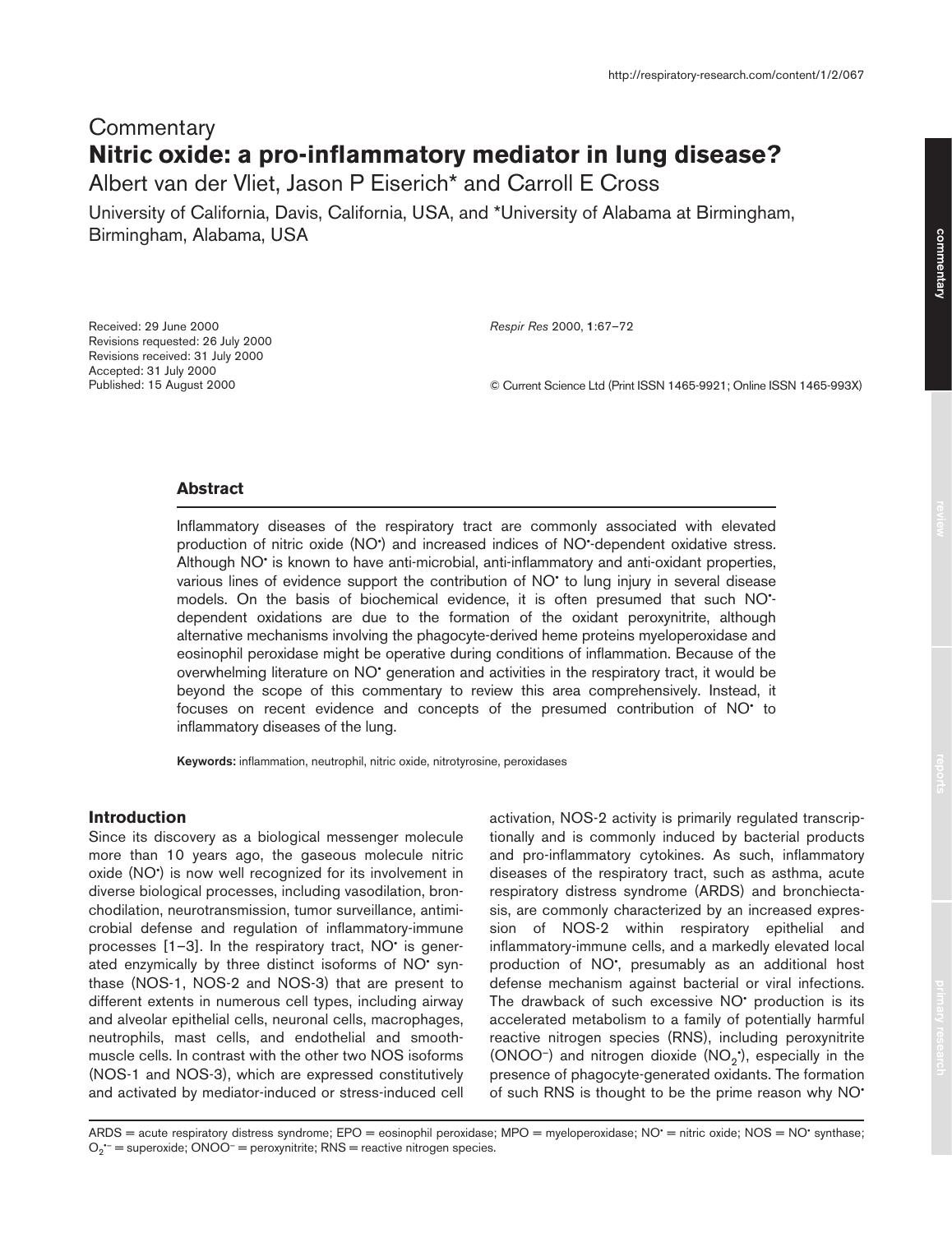can in many cases contribute to the etiology of inflammatory lung disease [4–6]. Despite extensive research into both pro-inflammatory and anti-inflammatory actions of NO<sup>•</sup>, the overall contribution of NO<sup>•</sup> to inflammatory conditions of the lung is not easily predicted and seems to depend on many factors, such as the site, time and degree of NO• production in relation to the local redox status, and the acute or chronic nature of the immune response. In addition, our current understanding of the pro-inflammatory or pro-injurious mechanisms of NO• or related RNS is incomplete; this commentary will focus primarily on these latter aspects.

## **Evidence for a pro-inflammatory role of NO• in the respiratory tract**

To explore a role for NO<sup>•</sup> (or NOS) in infectious or inflammatory diseases, two general research approaches have been taken: the use of pharmacological inhibitors of NOS isoenzymes, and the targeted deletion of individual NOS enzymes in mice. Both approaches suffer from the shortcoming that animal models of respiratory tract diseases generally do not faithfully reflect human disease. The use of NOS inhibitors to determine the contribution of individual NOS isoenzymes is also hindered by problems related to specificity and pharmacokinetic concerns. However, the unconditional gene disruption of one or more NOS isoforms, leading to lifelong deficiency, can have a markedly different outcome from pharmacological inhibition at a certain stage of disease, as the involvement of individual NOS isoenzymes can be different depending on disease stage and severity. Despite these inherent limitations, studies with the targeted deletion of NOS isoforms have led to some insights, indicating a role for NO• and NOS-2 in the etiology of some inflammatory lung diseases. For instance, mice deficient in NOS-2 are less susceptible to lethality after intranasal inoculation with influenza A virus, suffer less lung injury after administration of endotoxin, and display reduced allergic eosinophilia in airways and lung injury in a model of asthma, than their wild-type counterparts [7–9]. However, although the contribution of NOS-2 is expected in inflammatory conditions, recent studies have determined that NOS-1, rather than NOS-2, seems to be primarily involved in the development of airway hyper-reactivity in a similar asthma model [10]. The linkage of NOS-1 to the etiology of asthma was more recently supported in asthmatic humans by an association of a NOS-1 gene polymorphism with this disease, although the physiological basis for this association remains unclear [11].

Despite the potential contribution of NOS-2-derived NO• to lung injury after endotoxemia, the sequestration of neutrophils in the lung and their adhesion to postcapillary and postsinusoidal venules after administration of endotoxin were found to be markedly increased in NOS-2-deficient mice, and NOS-2 deficiency did not alleviate endotoxininduced mortality. It therefore seems that the 'harmful' and

'protective' effects of NOS-2 might contend with each other within the same model, which makes the assessment of the potential role of NOS in human disease even more difficult. In this context, it is interesting to note that humans or animals with cystic fibrosis have subnormal levels of NOS-2 in their respiratory epithelium, related to a gene mutation in the cystic fibrosis transmembrane conductance regulator [12]. This relative absence of epithelial NOS-2 might be one of the contributing factors behind the excessively exuberant respiratory tract inflammatory response in patients with cystic fibrosis, even in the absence of detectable respiratory infections. Overall, the apparently contrasting findings associated with NOS deficiency, together with concerns about animal disease models used, make interpretations and conclusions with regard to human lung disease all the more difficult.

Pharmacological inhibitors of NOS have also been found to reduce oxidative injury in several animal models of lung injury, such as ischemia/reperfusion, radiation, paraquat toxicity, and endotoxemia (see, for example, [13–15]). However, results are again not always consistent, and in some cases NOS inhibition has been found to worsen lung injury, indicating anti-inflammatory or protective roles for NO<sup>•</sup>. All in all, despite these inconsistencies, there is ample evidence from such studies to suggest a contributing role of NO• in various respiratory disease conditions, which continues to stimulate research into mechanistic aspects underlying such pro-inflammatory roles and modulation of NO• generation as a potential therapeutic target.

## **Injurious properties of NO• : a role for ONOO–?**

Although the pro-inflammatory and injurious effects of NO• might be mediated by a number of diverse mechanisms, it is commonly assumed that such actions are largely due to the generation of reactive by-products generated during the oxidative metabolism of NO• ; these are collectively termed RNS. One of the prime suspects commonly implicated in the adverse or injurious properties of NO<sup>•</sup> is ONOO<sup>-</sup>, a potent oxidative species formed by its almost diffusion-limited reaction with superoxide  $(O_2^{\text{-}}),$ which is a product of activated phagocytes and of endothelial or epithelial cells [4,5,13]. The formation of ONOO– seems highly feasible under conditions of elevated production of both NO<sup>•</sup> and O<sub>2</sub><sup>•–</sup> *in vivo*, and its oxidative and cytotoxic potential is well documented [5,6]. However, because the direct detection of ONOO– under inflammatory conditions is virtually impossible because of its instability and high reactivity, the formation of ONOO– *in vivo* can be demonstrated only by indirect methods. Thus, many investigators have relied on the analysis of characteristic oxidation products in biological molecules, such as proteins and DNA, most notably free or protein-associated 3-nitrotyrosine, a product of tyrosine oxidation that can be formed by ONOO<sup>-</sup> (and several other RNS) but not by NO<sup>•</sup> itself (see, for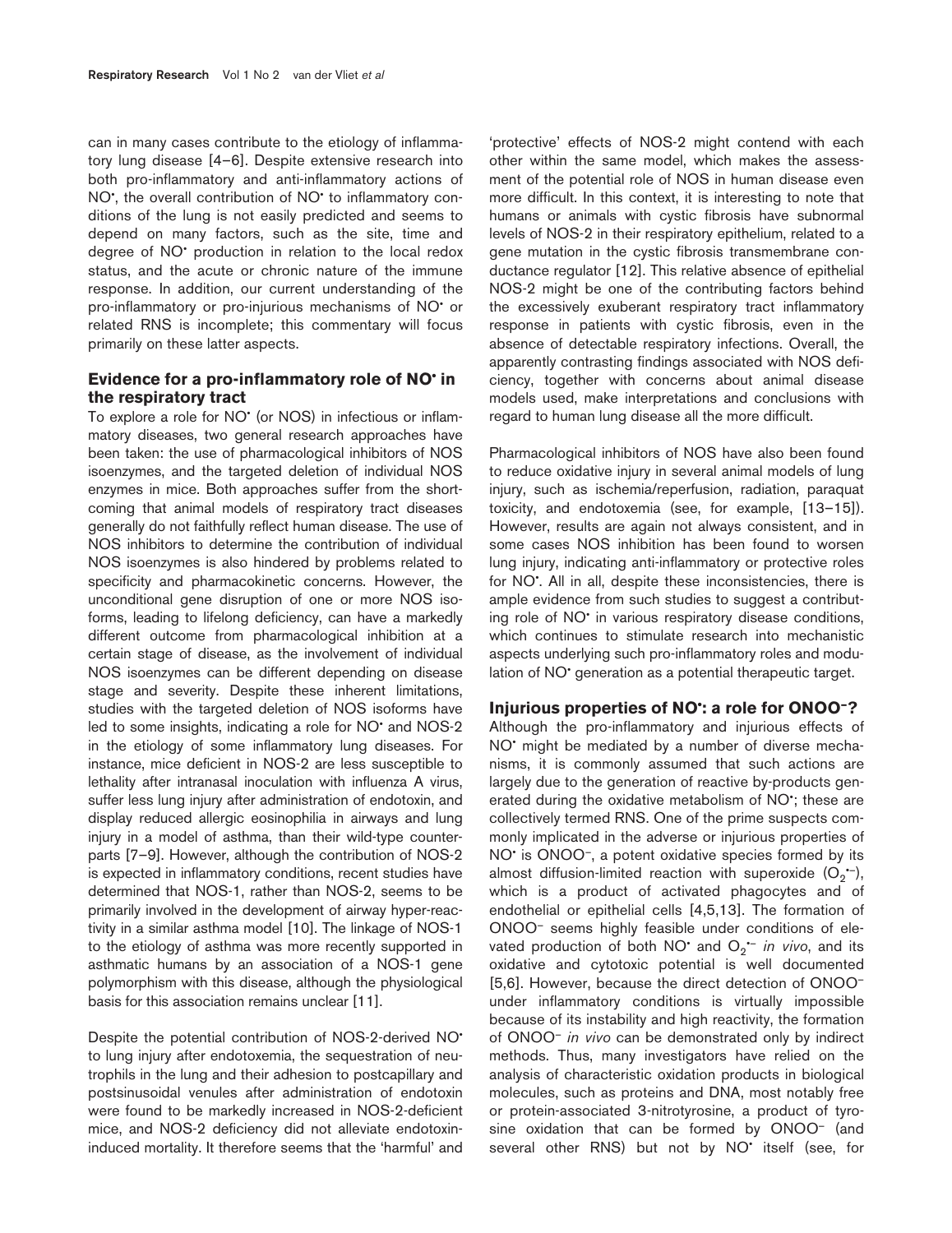example, [5]). Indeed, elevated levels of 3-nitrotyrosine have been observed in many different inflammatory conditions of the respiratory tract [16], which illustrates the endogenous formation of ONOO– or related RNS in these cases. However, without known evidence for functional consequences of (protein) tyrosine nitration, the detection of 3-nitrotyrosine should not be regarded as direct proof of a pro-inflammatory role of NO<sup>\*</sup>. Moreover, although the detection of 3-nitrotyrosine has in most cases been interpreted as conclusive evidence for the formation of ONOO– *in vivo* (see, for example, [17]), it should be realized that other RNS formed by alternative mechanisms might also contribute to endogenous tyrosine nitration. Indeed, it has recently become clear that the presence of inflammatory-immune cells, and specifically their heme peroxidases myeloperoxidase (MPO) and eosinophil peroxidase (EPO), can catalyze the oxidization of NO<sup>•</sup> and/or its metabolite  $NO_2^-$  to more reactive RNS and thereby contribute to protein nitration [16,18,19]. This notion is further supported by the fact that 3-nitrotyrosine is commonly detected in tissues affected by active inflammation, mostly in and around these phagocytic cells and macrophages, which can also contain active peroxidases originating from apoptotic neutrophils or eosinophils. Hence, the detection of 3-nitrotyrosine *in vivo* cannot be used as direct proof of the formation of ONOO–, but merely indicates the formation of RNS by multiple oxidative pathways, possibly including ONOO– but more probably involving the activity of phagocyte peroxidases [16,20]. In this regard, a preliminary study with EPO-deficient mice has recently demonstrated the critical importance of EPO in the formation of 3-nitrotyrosine in a mouse model of asthma [21]. Future studies with animals deficient in MPO and/or EPO will undoubtedly help to clarify this issue.

## **Protein tyrosine nitration in the lung: does it really matter?**

Given the considerable interest in 3-nitrotyrosine as a collective marker of the endogenous formation of NO<sup>\*</sup>derived RNS, the crucial question remains of whether the detection of 3-nitrotyrosine adequately reflects the toxic or injurious properties of NO• . The formation of ONOO– (or of other RNS that can induce tyrosine nitration) might in fact represent a mechanism of decreasing excessive levels of NO• that might exert pro-inflammatory actions by other mechanisms. For instance, NO• can promote the expression of pro-inflammatory cytokines or cyclo-oxygenase (responsible for the formation of inflammatory prostanoids) by mechanisms independent of ONOO– [22,23], and the removal of NO• would minimize these responses. Furthermore, although ONOO<sup>-</sup> or related NO<sup>\*</sup>derived oxidants can be cytotoxic or induce apoptosis, these effects might not necessarily relate to their ability to cause protein nitration (see, for example, [16]). For instance, the bactericidal and cytotoxic properties of commentary **commentary**

ONOO<sup>-</sup> are minimized by the presence of  $CO<sub>2</sub>$ , even though aromatic nitration and other radical-induced modifications are enhanced [5]. Similarly, the presence of  $NO_2^$ in the incubation medium decreases the cytotoxicity of MPO-derived hypochlorous acid (HOCl) toward epithelial cells or bacteria, despite increased tyrosine nitration of cellular proteins (A van der Vliet and M Syvanen, unpublished data). Thus, it would seem that the cytotoxic properties of NO• and/or its metabolites might instead be mediated through preferred reactions with other biological targets, and these might not necessarily be correlated with the degree of tyrosine nitration. The extent of nitrotyrosine immunoreactivity in bronchial biopsies of asthmatic patients was correlated directly with measured levels of exhaled NO<sup>•</sup> and inversely with the provocation concentration for methacholine ( $PC_{20}$ ) and forced expiratory volume in 1 s [24]. However, an immunohistochemical analysis of nitrotyrosine and apoptosis in pulmonary tissue samples from lung transplant recipients did not identify patients with an imminent risk of developing obliterative bronchiolitis [25]. It is therefore still unclear to what degree tyrosine nitration relates to disease progression.

Several studies with purified enzymes have suggested that nitration of critical tyrosine residues adversely affects enzyme activity, but there is as yet no conclusive evidence *in vivo* for biological or cellular changes as a direct result of tyrosine nitration [16,20]. For instance, tyrosine nitration was suggested to have an effect on cellular pathways by affecting cytoskeletal proteins or tyrosine phosphorylation, thereby affecting processes involved in, for example, cell proliferation or differentiation [16,26]. Recent studies have provided support for selective tyrosine nitration within certain proteins [27,28] and of selective cellular targets for nitration by RNS (see, for example, [29,30]), and such specificity might indicate a potential physiological role for this protein modification. However, in none of these cases could tyrosine nitration be linked directly to changes in enzyme function. Chemical studies have indicated that tyrosine nitration by RNS accounts for only a minor fraction of oxidant involved, and reactions with other biological targets (thiols, selenoproteins, or transition metal ions) are much more prominent [5,6]. Indeed, the extent of tyrosine nitration *in vivo* is very low (1–1000 per 106 tyrosine residues according to best estimates [16]), although different analytical methods used to detect 3-nitrotyrosine in biological systems have often given inconsistent results. It is important to note that recent rigorous studies have unveiled substantial sources of artifact during sample preparation, which might frequently have led to an overestimation of tyrosine nitration *in vivo* in previous studies [31].

On the basis of current knowledge, the formation of 3-nitrotyrosine seems to be merely a marker of NO• derived oxidants, with as yet questionable pathophysiological significance. In view of the low efficiency of tyrosine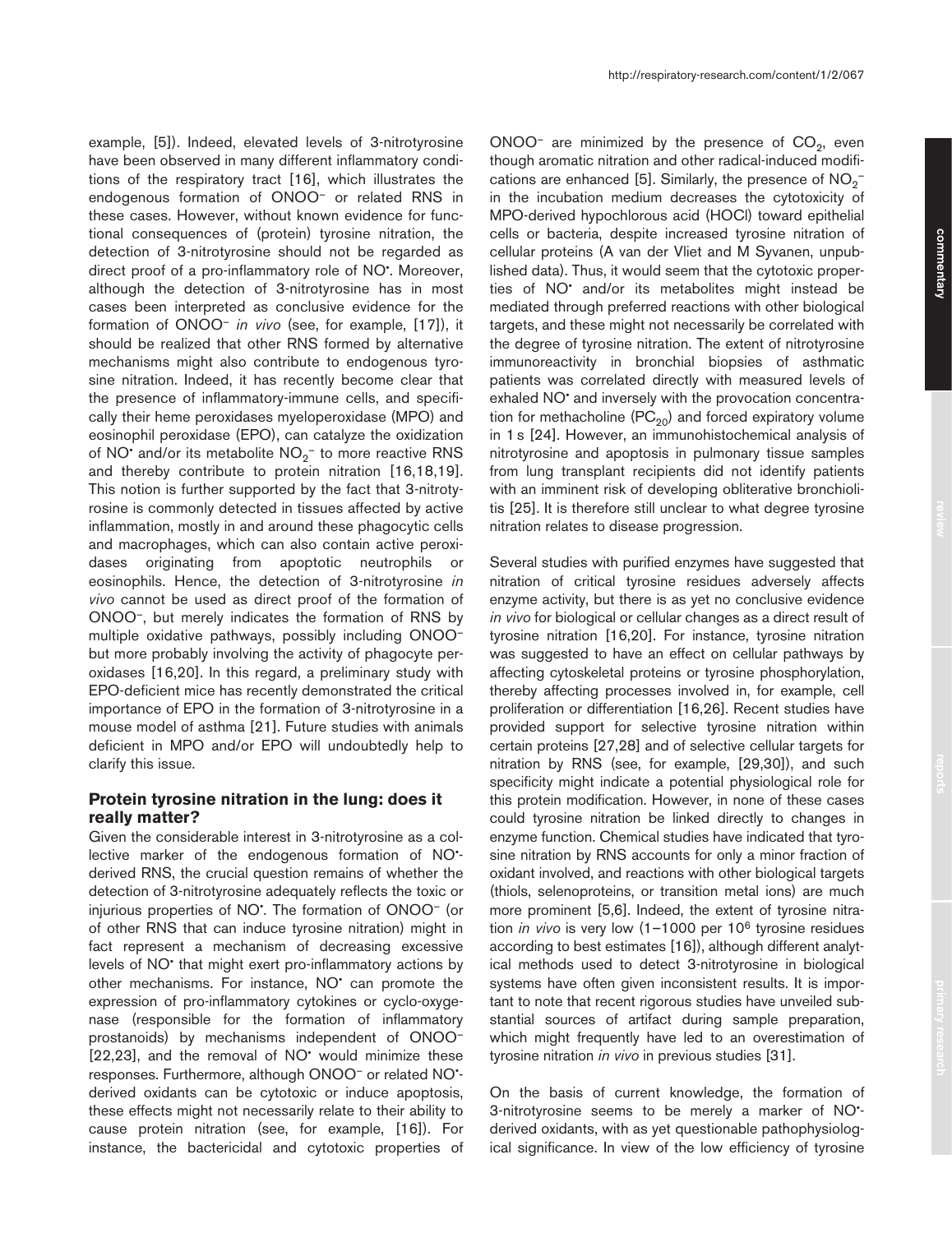nitration by biological RNS, and the endogenous presence of variable factors that influence protein nitration (antioxidants or other RNS scavengers), it seems unlikely that tyrosine nitration is a reliable mechanism of, for example, enzyme regulation. Nevertheless, the recent discovery of enzymic 'denitration' mechanisms that can reverse tyrosine nitration [32] merits further investigation of the possibility that tyrosine nitration might reflect a signaling pathway, for example analogous to tyrosine phosphorylation or sulfation.

#### **Direct and indirect signaling properties of NO•**

The biological effects of NO<sup>•</sup> are mediated by various actions, either by NO<sup>•</sup> itself or by secondary RNS, and the overall biochemistry of NO• is deceptively complex. Moreover, the metabolism and chemistry of NO• depend importantly on local concentrations and pH; the recently described acidification of the airway surface in asthmatics [33] might significantly affect NO• metabolism in these patients. It is well known that interactions with the ion centers of iron or other transition metals are responsible for many of the signaling properties of NO• ; the activation of the heme enzyme guanylyl cyclase and the consequent formation of cGMP is involved not only in smooth-muscle relaxation but also in the activation of certain transcription factors, the expression of several pro-inflammatory and anti-inflammatory genes (including cytokines and cyclo-oxygenase), and the production of respiratory mucus [22–34]. In addition to such direct signaling properties, many actions of NO• might be due largely to secondary RNS that can react with multiple additional targets, in some cases forming nitroso or nitro adducts as potentially unique NO<sup>\*</sup>-mediated signaling mechanisms. As discussed, the formation of protein nitrotyrosine has been postulated as a potential RNSspecific signaling pathway. Even more interest has been given to the reversible *S*-nitros(yl)ation of protein cysteine residues, which has been proposed to affect a number of redox-sensitive signaling pathways, for example by the activation of p21*ras* or the inhibition of protein tyrosine phosphatases [35,36]. Similar modifications of reactive cysteine residues in transcription factors such as nuclear factor-κB or of caspases contribute to the regulation of gene expression and apoptosis [37–39]. The precise mechanisms leading to protein *S*-nitrosylation *in vivo* are still not clarified, but might involve dinitrogen trioxide (formed during the autoxidation of NO• ), iron-nitrosyl complexes, and perhaps ONOO– [16]; changes in NO<sup>•</sup> metabolism during inflammatory lung diseases undoubtedly affect such NO• -dependent signaling pathways. In addition, *S*-nitrosylation can be reversed by either enzymic (thioredoxin or glutaredoxin) or chemical (metals or oxidants) mechanisms, and evidence is increasing that this reversible modification is complementary to more widely accepted oxidant-dependent redox signaling pathways [40]. The reported alterations in

*S*-nitrosothiol levels in tracheal secretions of patients with asthma or cystic fibrosis further point to altered NO<sup>\*</sup> metabolism in these cases, and might provide new clues to the role of *S*-nitrosylation in controlling such disease processes [41,42]. Unfortunately, technical limitations to detect *S*-nitrosylation in specific protein targets *in vivo* have limited a full understanding of this potential signaling pathway; further research in these areas can be expected to establish more clearly its significance in the pathophysiological properties of NO<sup>\*</sup>.

## **What is to come?**

Despite the by now overwhelming evidence for the increased formation of NO• and NO• -derived oxidants in many different lung diseases, the exact contribution of NO• or its metabolites to inflammatory lung disease is still unclear. Indeed, NO• might have distinctly different roles in different stages of respiratory tract inflammatory diseases, being pro-inflammatory or pro-injurious in acute and severe stages but perhaps being protective and antiinflammatory in more stable conditions; it is uncertain whether NOS is a suitable therapeutic target in the management of inflammatory lung disease. Caution is clearly needed when interpreting observations of tyrosine nitration in animal models of disease or in human tissues, which does not automatically implicate ONOO<sup>-</sup> (as often thought), but rather indicates the formation of RNS by various mechanisms. Furthermore, animal models of chronic lung disease that usually reflect short-term or acute inflammation might not always be applicable to chronic airway diseases in humans. For instance, phagocyte degranulation, a common feature observed in association with human airway inflammatory diseases such as asthma, does not seem to occur in mouse models of asthma [43]. Therefore the importance of granule proteins, such as heme peroxidases, in the pathology of human airway diseases might not be adequately reflected in such animal models. More work with animal models more characteristic of human diseases or with biopsy materials from human subjects will be required to unravel the precise role of NO• in inflammatory lung disease, and might establish more clearly whether the pharmacological inhibition of NOS isoenzymes can be beneficial. This brings up the interesting paradox that, despite presumed adverse roles of NO• in such inflammatory lung diseases as septic shock and ARDS, NO• inhalation has been suggested as a potential therapeutic strategy to improve overall gas exchange [44]. Intriguingly, in a rat model of endotoxemia, inhalation of NO<sup>•</sup> was found to reduce neutrophilic inflammation and protein nitration [45], again supporting the crucial involvement of inflammatory-immune cells in this protein modification.

For a better assessment of the role of NO<sup>•</sup> in respiratory tract diseases in humans, the production of RNS and/or characteristic markers would need to be more carefully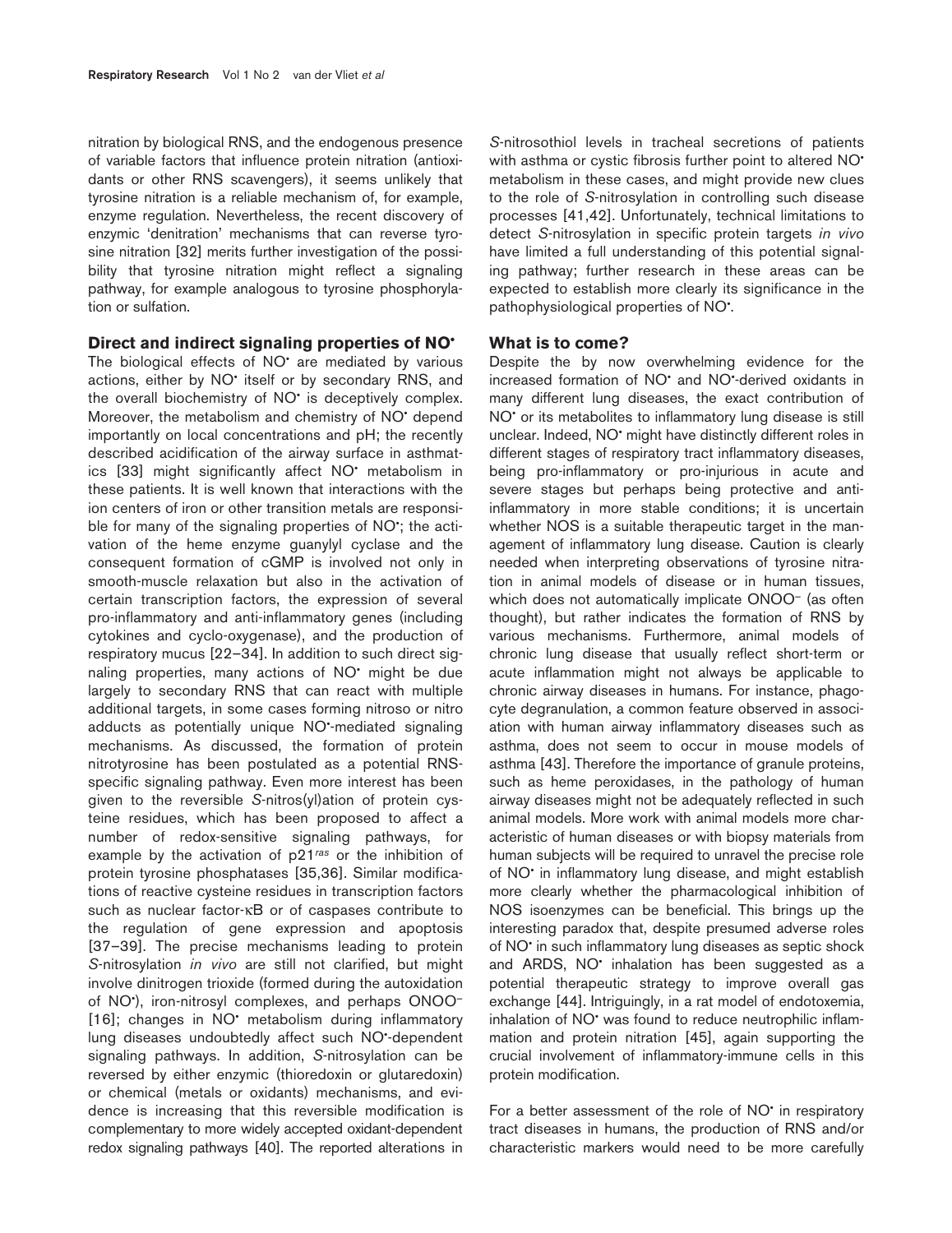16. van der Vliet A, Eiserich JP, Shigenaga MK, Cross CE: **Reactive nitrogen species and tyrosine nitration in the respiratory tract. Epiphenomena or a pathobiologic mechanism of disease?** *Am J Respir Crit Care Med* 1999, **160**:1–9. 17. Sadeghi-Hashjin G, Folkerts G, Henricks PAJ, Muijers RBR, Nijkamp FP: **Peroxynitrite in airway diseases.** *Clin Exp Allergy* 1998, **28**: 1464–1473. 18. Eiserich JP, Hristova M, Cross CE, Jones AD, Freeman BA, Halliwell B, van der Vliet A: **Formation of nitric oxide-derived inflammatory oxidants by myeloperoxidase in neutrophils.** *Nature* 1998, **391**:393– 19. Wu W, Chen Y, Hazen SL: **Eosinophil peroxidase nitrates protein**

397.

**tyrosyl residues. Implications for oxidative damage by nitrating intermediates in eosinophilic inflammatory disorders.** *J Biol Chem* 1999, **274**:25933–25944. 20. Ischiropoulos H: **Biological tyrosine nitration: a pathophysiological**

**function of nitric oxide and reactive oxygen species.** *Arch Biochem Biophys* 1998, **356**:1–11.

21. Duguet A, Iijima H, Eidelman DH: **Nitrotyrosine formation is reduced in eosinophil deficient mice after antigen challenge.** *Am J Respir Crit Care Med* 2000, **161**:A920.

22. Watkins DN, Garlepp MJ, Thompson PJ: **Regulation of the inducible cyclo-oxygenase pathway in human cultured airway epithelial (A549) cells by nitric oxide.** *Br J Pharmacol* 1997, **121**:1482–1488.

23. Idriss SD, Gudi T, Casteel DE, Kharitonov VG, Pilz RB, Boss GR: **Nitric oxide regulation of gene transcription via soluble guanylate cyclase and type I cGMP-dependent protein kinase.** *J Biol Chem* 1999, **274**:9489–9493.

24. Saleh D, Ernst P, Lim S, Barnes PJ, Giaid A: **Increased formation of the potent oxidant peroxynitrite in the airways of asthmatic patients is associated with induction of nitric oxide synthase: effect of inhaled glucocorticoid.** *FASEB J* 1998, **12**:929–937.

- 25. Hansen PR, Holm AM, Svendsen UG, Olsen PS, Andersen CB: **Apoptosis and formation of peroxynitrite in the lungs of patients with obliterative bronchiolitis.** *J Heart Lung Transpl* 2000, **19**:160–166.
- 26. Eiserich JP, Estévez AG, Bamberg TV, Ye YZ, Chumley PH, Beckman JS, Freeman BA: **Microtubule dysfunction by posttranslational nitrotyrosination of** α**-tubulin: a nitric oxide-dependent mechanism of cellular injury.** *Proc Natl Acad Sci USA* 1999, **96**:6365–6370.
- 27. Souza JM, Daikhin E, Yudkoff M, Raman CS, Ischiropoulos H: **Factors determining the selectivity of protein tyrosine nitration.** *Arch Biochem Biophys* 1999, **371**:169–178.
- 28. Roberts ES, Lin Hl, Crowley JR, Vuletich JL, Osawa Y, Hollenberg PF: **Peroxynitrite-mediated nitration of tyrosine and inactivation of the catalytic activity of cytochrome P450 2B1.** *Chem Res Toxicol* 1998, **11**:1067–1074.
- 29. Zou MH, Leist M, Ullrich V: **Selective nitration of prostacyclin synthase and defective vasorelaxation in atherosclerotic bovine coronary arteries.** *Am J Pathol* 1999, **154**:1359–1365.
- 30. Gole MD, Souza JM, Choi I, Hertkorn C, Malcolm S, Foust RF 3rd, Finkel B, Lanken PN, Ischiropoulos H: **Plasma proteins modified by tyrosine nitration in acute respiratory distress syndrome.** *Am J Physiol* 2000, **278**:L961–L967.
- 31. Yi D, Ingelse BA, Duncan MW, Smythe GA: **Quantification of 3 nitrotyrosine in biological tissues and fluids: generating valid results by eliminating artifactual formation.** *J Am Soc Mass Spectrom* 2000, **11**:578–586.
- 32. Kamisaki Y, Wada K, Bian K, Balabanli B, Davis K, Martin E, Behbod F, Lee YC, Murad F: **An activity in rat tissues that modifies nitrotyrosinecontaining proteins.** *Proc Natl Acad Sci USA* 1998, **95**:11584–11589.
- 33. Hunt JF, Fang K, Malik R, Snyder A, Malhotra N, Platts-Mills TA, Gaston B **Endogenous airway acidification. Implications for asthma pathophysiology.** *Am J Respir Crit Care Med* 2000, **161**:694–699.
- 34. Wright DT, Fischer BM, Li C, Rochelle LG, Akley NJ, Adler KB: **Oxidant stress stimulates mucin secretion and PLC in airway epithelium via a nitric oxide-dependent mechanism.** *Am J Physiol* 1996, **271**:L854–L861.
- 35. Caselli A, Camici G, Manao G, Moneti G, Pazzagli L, Cappugi G, Ramponi G: **Nitric oxide causes inactivation of the low molecular weight phosphotyrosine protein phosphatase.** *J Biol Chem* 1994, **269**:24878–24882.
- 36. Lander HM, Milbank AJ, Tauras JM, Hajjar DP, Hempstead BL, Schwartz GD, Kraemer RT, Mirza UA, Chait BT, Burk SC, Quilliam LA: **Redox regulation of cell signaling.** *Nature* 1996, **381**:380–381.
- 37. Marshall HE, Stamler JS: **Exhaled nitric oxide (NO), NO synthase activity, and regulation of nuclear factor (NF)-kappaB.** *Am J Respir Cell Mol Biol* 1999, **21**:296–297.

given to analytical techniques, their quantitative capacity and the possibility of artifacts. The monitoring of exhaled NO• , although convenient and non-invasive, does not reflect the actual production or fate of NO<sup>•</sup> in the respiratory tract and is not well correlated with NOS activity in the lung [46]. We therefore need to continue research into the local biochemistry of NO• in the lung, taking into account the presence of secreted or phagocyte peroxidases and possible changes in local pH, as in asthmatic airways [33], that might modulate NO• activity and metabolism. This might result in a better understanding of relationships between the various metabolic endproducts of  $NO<sup>+</sup> (NO<sub>2</sub><sup>-</sup>, NO<sub>3</sub><sup>-</sup>, or nitroso and nitro adducts) and its$ pro-inflammatory or injurious properties.

monitored during various disease stages. Care should be

#### **Acknowledgements**

We thank NIH (HL57432 and HL60812), the University of California Tobacco-Related Disease Research Program (7RT0167), and the American Heart Association for research support.

#### **References**

- 1. Moncada S, Palmer RMJ, Higgs EA: **Nitric oxide: physiology, pathophysiology, and pharmacology.** *Pharmacol Rev* 1991, **43**:109–142.
- 2. Weinberger B, Heck BE, Laskin DL, Laskin JD: **Nitric oxide in the lung: therapeutic and cellular mechanisms of action.** *Pharmacol Therapeut* 1999, **84**:401–411.
- 3. Fang FC: **Mechanisms of nitric oxide-related antimicrobial activity.** *J Clin Invest* 1997, **100**:S43–S50.
- 4. Gaston B, Drazen JM, Loscalzo J, Stamler JS: **The biology of nitrogen oxides in the airways.** *Am J Respir Crit Care Med* 1994, **149**:538–551.
- 5. Beckman JS, Koppenol WH: **Nitric oxide, superoxide, and peroxynitrite: the good, the bad, and the ugly.** *Am J Physiol* 1996, **271**:C1424–C1437.
- 6. Grisham MB, Jourd'Heuil D, Wink DA: **Nitric oxide. I. Physiological chemistry of nitric oxide and its metabolites: implications in inflammation.** *Am J Physiol* 1999, **276**:G315–G321.
- 7. Nathan C: **Inducible nitric oxide synthase: what difference does it make?** *J Clin Invest* 1997, **100**:2417–2423.
- 8. Xiong Y, Karupiah G, Hogan SP, Foster PS, Ramsay AJ: **Inhibition of allergic airway inflammation in mice lacking nitric oxide synthase 2.** *J Immunol* 1999, **162**:445–452.
- 9. Kristof AS, Goldberg P, Laubach V, Hussain SNA: **Role of inducible nitric oxide synthase in endotoxin-induced acute lung injury.** *Am J Respir Crit Care Med* 1998, **158**:1883–1889.
- 10. De Sanctis GT, MacLean JA, Hamada K, Mehta S, Scott JA, Jiao A, Yandava CN, Kobzik L, Wolyniec WW, Fabian AJ, Venugopal CS, Grasemann H, Huang PL, Drazen JM: **Contribution of nitric oxide synthases 1, 2, and 3 to airway hyperresponsiveness and inflammation in a murine model of asthma.** *J Exp Med* 1999, **189**:1621–1629.
- 11. Grasemann H, Yandava CN, Storm van's Gravesande K, Deykin A, Pillari A, Ma J, Sonna LA, Lilly C, Stampfer MJ, Israel E, Silverman EK, Drazen JM: **A neuronal NO synthase (NOS1) gene polymorphism is associated with asthma.** *Biochem Biophys Res Commun* 2000, **272**:391–394.
- 12. Kelley TJ, Drumm ML: **Inducible nitric oxide synthase expression is reduced in cystic fibrosis murine and human airway epithelial cells.** *J Clin Invest* 1998, **102**:1200–1207.
- 13. Ischiropoulos H, Al-Mehdi AB, Fisher AB: **Reactive species in ischemic rat lung injury: contribution of peroxynitrite.** *Am J Physiol* 1995, **269**:L158–L164.
- 14. Akaike T, Noguchi Y, Ijiri S, Setoguchi K, Suga M, Zheng YM, Dietzschold B, Maeda H: **Pathogenesis of influenza virus-induced pneumonia: involvement of both nitric oxide and oxygen radicals.** *Proc Natl Acad Sci USA* 1996, **93**:2448–2453.
- 15. Tsuji C, Shioya Y, Hirota Y, Fukuyama N, Kurita D, Tanigaki T, Ohta Y, Nakazawa H: **Increased production of nitrotyrosine in lung tissue of rats with radiation-induced acute lung injury.** *Am J Physiol* 2000, **278**:L710–L725.